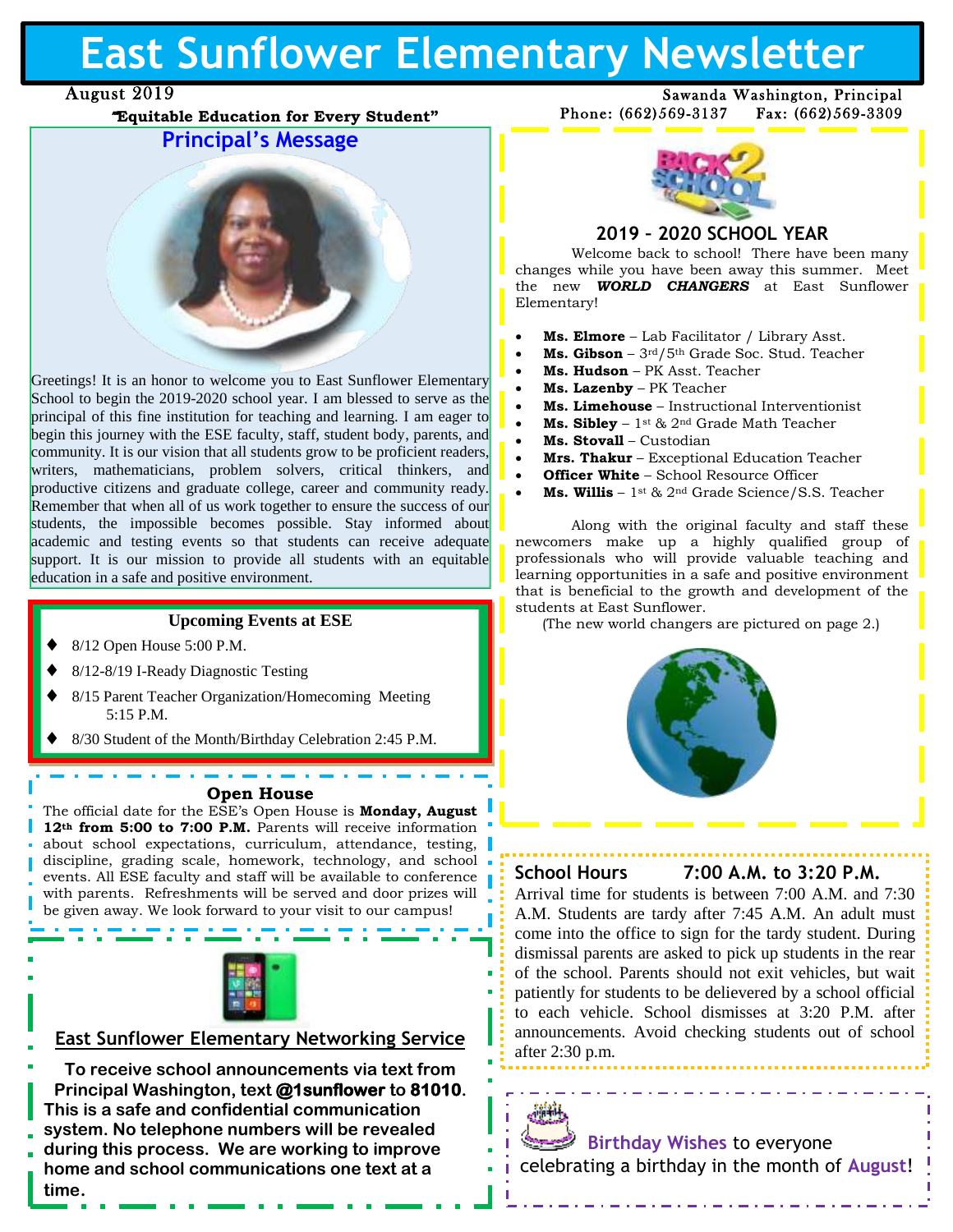**Thanks for your partnership and support during the 2018-2019 school year. We look forward to extending our agreement with you for the 2019-2020 school year!!** Aishia Greer Alexia Washington Amanda Winfrey Angela White Anthony Clark Barbara Wren Chief Louis Baymon Debra Lee Dollar General (Alphie Wells & Pam Nash) Donell, Earline, and Yolanda Sykes Dorothy Perryman Dr. Adrian Brown Dr. Edna Thomas D.Tights Barber/Stylist Shop Dylan Jones Haley Family Jourdyn Pointer Judge Shirley Neal Junior Auxiliary of Indianola Kakawonda Hibbler Karen Blumenburg Kent Hawkins and Nicole Moore Kierre Rimmer Kimberly Robinson Lafayette and Willie Rounds Linda Hannah Lucretia Clayton Marquisha and RaShae Appleberry Mary Hines Mayor Desiree Norwood Megan Freeman Melanie Powell Melanie Townsend-Blackmon Michaelynne Whitsitt Rash Temple COGIC (Evangelist Diana Washington) Rev. Jimmie Barnett Rev. Otis & Porshcia Anthony Roosevelt and Yumekia Harris Ruthie Hamilton Shamethria Beamon Shardae McClure Shashelia King Shekeita George Sherriff James Haywood and Family Stacia Wash Superintendent Miskia Davis Sylvester and Tacovy Washington Sylvia Beane Tekeeta Funchess Thad Fairley Velma Hall Verna Ransom (B.B. King Museum) William Murphy



**Box Tops for Education** is sponsoring a support your local school campaign. Collect Box Top labels and receive ten cent per label. This is a great way to receive money for school projects. Here's how it works: (1) Clip Box Tops from participating products. (2) Submit Box Top labels to East Sunflower. (3) The school will send labels to General Mills and receive funds for the school. This process is **SIMPLE and FREE**! Show how much you support East Sunflower Elementary by turning in Box Top labels **IMMEDIATELY**! Thanks for your help!!

#### **THE BEST FUNDRAISER EVER!!**

### **World Changers at ESE**





**Sheterica Elmore Deana Gibson**





**Tawanda Hudson Sharla Lazenby**



**Katisha Limehouse Tiffany Sibley**



**Shakeitre Stovall Shoba Thakur**



Œ

**Officer Angela White Toyteesha Willis**







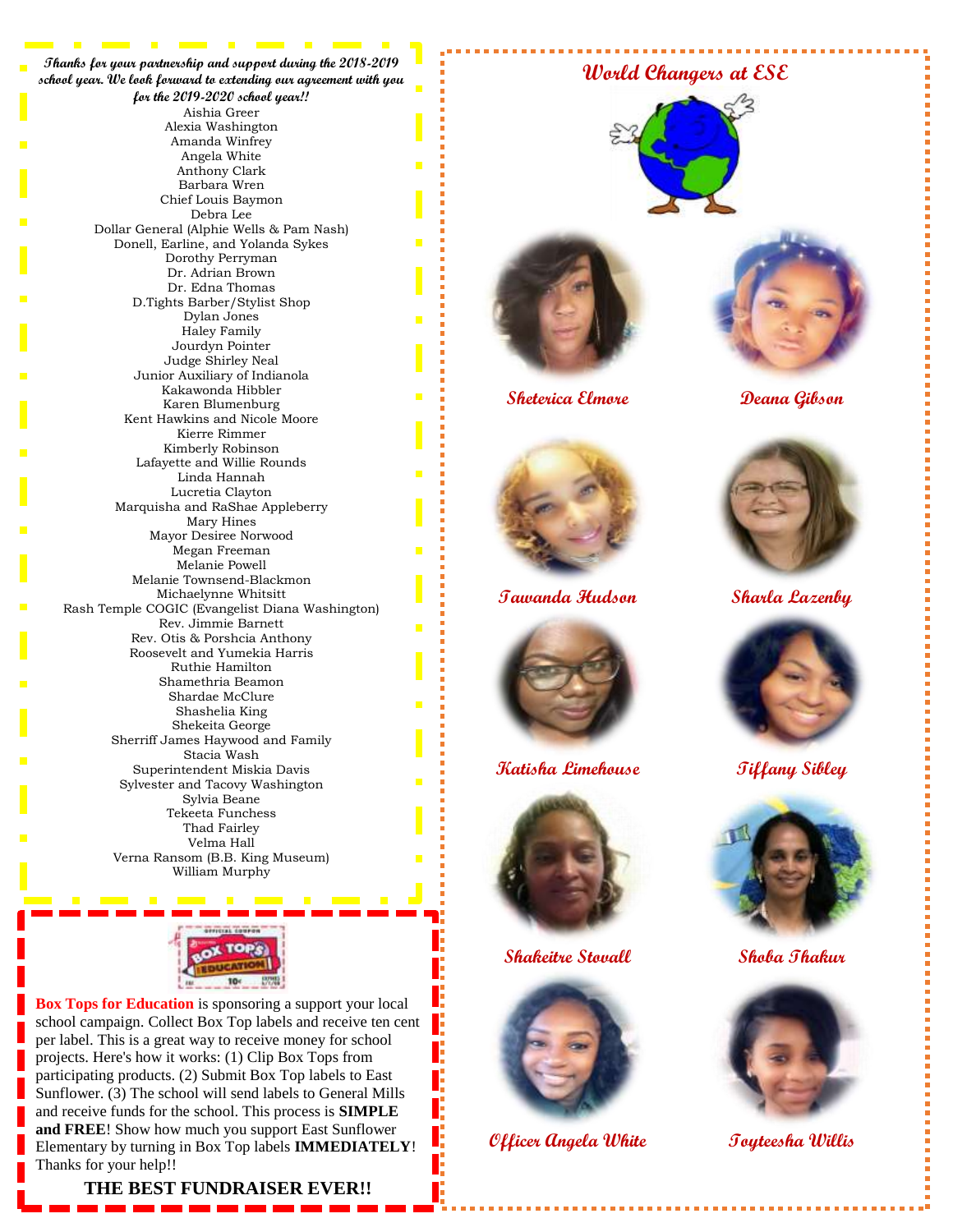# "Be a World Changer!"

At East Sunflower We Are…



We are back in business with PBIS! Coach Liddell is the Super Star! Kids love him! Please continue to encourage our students to be on their best behavior and count up the bucks! Students earn Panther Bucks for demonstrating and modeling school expectations! Thanks to you all!



*Calling All Parents Desiring to Be World Changers!*



Volunteer at East Sunflower! The children would love to see you there! Contact the Parent Center Department to speak with Ms.  $\blacksquare$ Geraldine Ray or leave a message with the main office at (662) 569-3137! My office hours are from 7 a.m. to 4 p.m. Monday and Tuesday. I am located in Room 2 (across from the main office). We appreciate your help!  $\mathsf{I}$ am looking forward to assisting all families of E.S.E. and the Town of Sunflower.

# **FAMILY FUN IN THE KITCHEN! CONSIDER YOUR HEALTH AND THE HEALTH OF OUR WORLD!**

**Start changing the world with your children by sharing this health recipe! This makes for great family time!**

**Tomato Basil Mozzarella Toasts**



Everyone always LOVES these delicious and simple toasts. Serve them as a side dish or appetizer. A crusty baguette toasted with fresh mozzarella and tomato and garnished with basil.

Prep Time5 mins Cook Time5 mins Total Time10 mins

Course: Appetizer, Side Dish Cuisine: American Servings: [10](https://tastesbetterfromscratch.com/tomato-basil-mozzarella-toasts/) Calories: 140 Author: Lauren Allen

Ingredients Crusty French Baguette 8 ounces fresh mozzarella cheese 4 Roma tomatoes , thinly sliced 4 fresh basil leaves , finely chopped

#### **Instructions**

- 1. Heat oven High broil.
- 2. Slice the baguette in half, lengthwise, so that you're left with two long halves of bread.
- 3. Slice the mozzarella ball into very thin slices. Sliced the tomatoes into thin slices.
- Layer mozzarella slices along the bread, cut size up.
- 5. Place on a baking tray and broil for 3-4 minutes or until mozzarella has begun to melt and bubble slightly.
- 6. Remove from oven and lay tomato slices on top.
- 7. Return to oven for 1-2 more minutes. Remove from oven.<br>8. Sprinkle with fresh chopped basil. Slice into pieces. Garni
- Sprinkle with fresh chopped basil. Slice into pieces. Garnish very lightly with salt and pepper, if desired. Enjoy!

#### **Nutrition**

j

Calories: 140kcal | Carbohydrates: 13g | Protein: 7g | Fat: 5g | Saturated Fat: 3g | Cholesterol: 17mg | Sodium: 296mg | Potassium: 103mg | Sugar: 1 g | Vitamin A: 370IU | Vitamin C: 3.4mg | Calcium: 137mg | Iron: 0.9mg